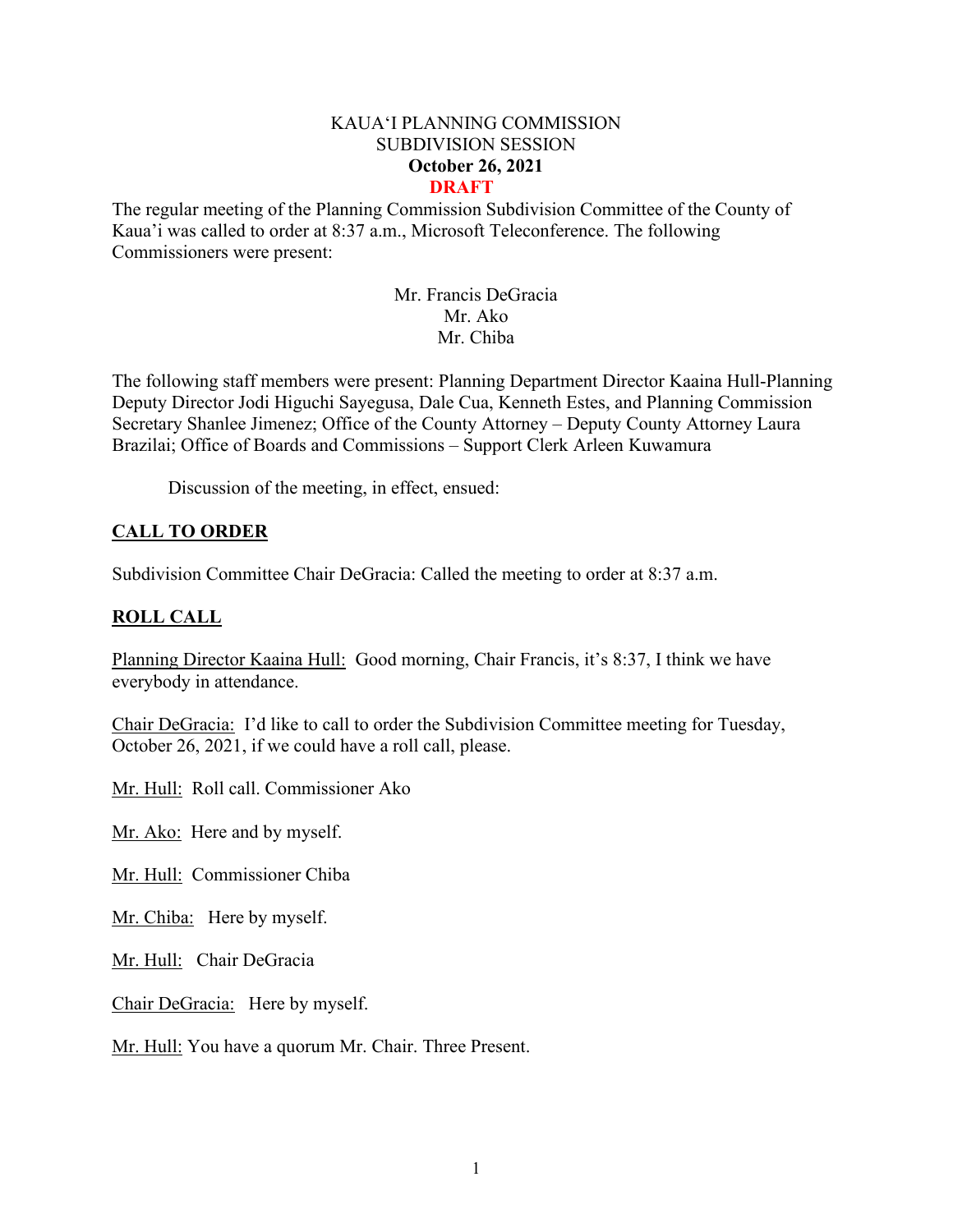# **APPROVAL OF AGENDA**

Mr. Hull: Next would be the approval the agenda the Department doesn't have any recommended changes to.

Chair DeGracia: Thank you. Is there a motion to approve the agenda?

Mr. Chiba: I move to approve the agenda.

Mr. Ako: Second.

Chair DeGracia: Thank you, the motion on the floor is to approve the agenda as is. All in Favor signify by say? Aye. (Unanimous voice vote). Any opposed? Hearing None. Motion carried 3:0.

#### **MINUTES of the meetings(s) of the Subdivision Committee**

Mr. Hull: Next, we have the minutes. We've got a bunch of meeting minutes and are playing catch up on. So, we have the meeting minutes for January 12, 2021, February 9, 2021, March 9, 2021, and April 13, 2021, a motion for each individual one, or as a whole group can be done 08:31:40 really at the discretion of the committee.

Chair DeGracia: Could we have a motion to approve the minutes.

Mr. Chiba: Okay, I moved to approve the Minutes of the Subdivision Committee Meetings, dated January 12, 2021, February 19, 2021, March 9, 2021, and April 13, 2021.

Mr. Ako: Second.

Chair DeGracia: Thank you. Motion on the floor is to a approve the Subdivision Committee Minutes for January 12,2021, February 19, 2021, March 9, 2021, and April 13, 2021. Any discussion? Hearing none. All in Favor? Aye (Unanimous voice vote). Any Opposed? Hearing none. Motion carried 3:0.

## **RECEIPT OF ITEMS FOR THE RECORD**

Mr. Hull: Thank you Chair, we have no additional receipt of items for the record.

## **HEARINGS AND PUBLIC COMMENT**

Mr. Hull: Hearings and Public Request, we did not get any request for oral testimony before the Subdivision Committee.

## **GENERAL BUSINESS MATTERS (None)**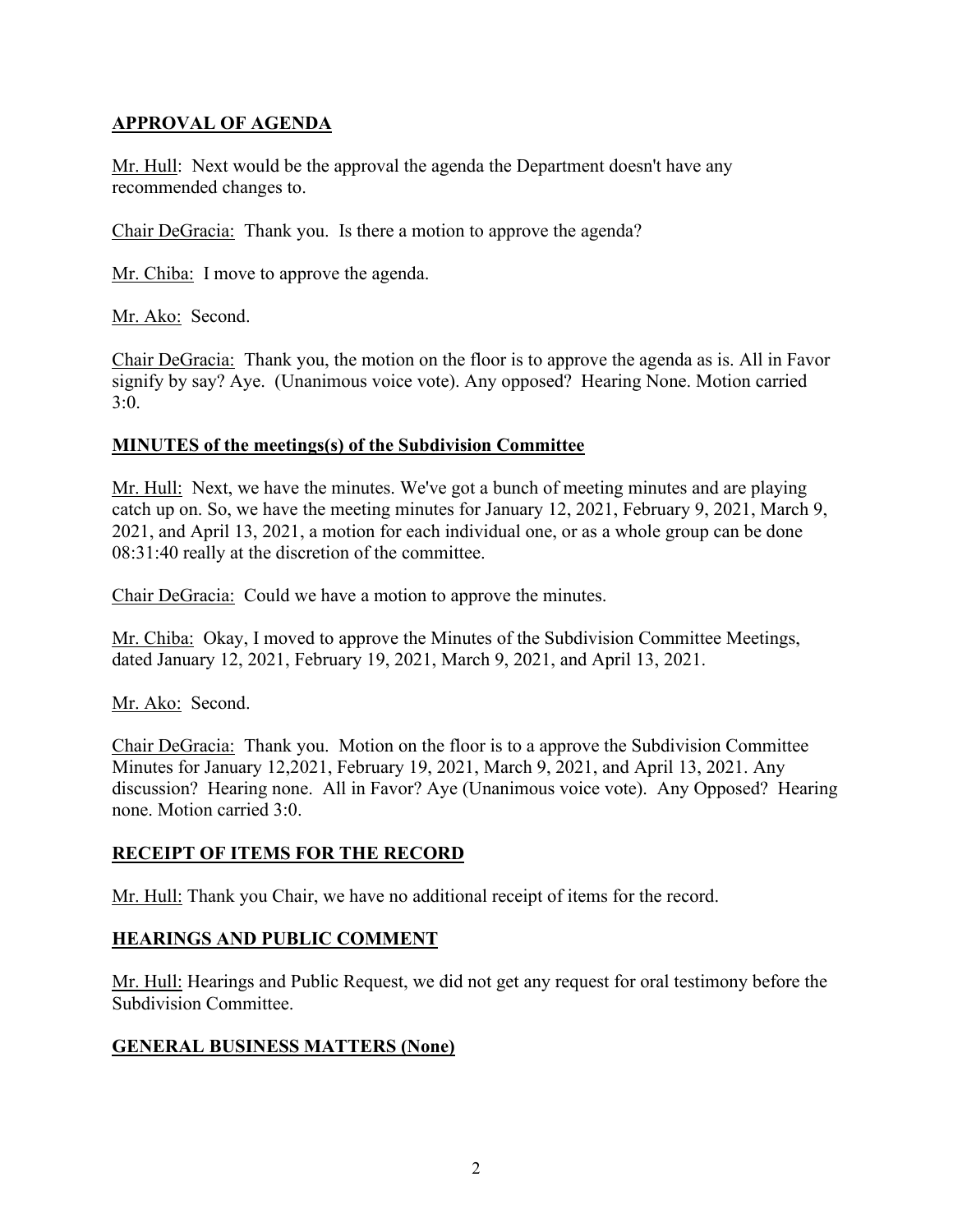## **UNFINISHED BUSINESS**

Extension Request to Complete Improvements.

#### Subdivision Application No. S-99-49 *Kulana Association of Apartment Owners* Kulana Subdivision 23-lot Subdivision *TMK*: (4) 4-3-011:001 Kapaa & Waipouli, Kawaihau, Kauai

Mr. Hull: So, we're moving into Agenda Item H.1, Extension Request to Complete Improvement Subdivision Application No. S-99-49 Kulana Association of Apartment Owners, Kulana Subdivision, 23 lot Subdivision. Tax Map Key: (4)- 4-3-011:001. Located in Kapaa & Waipouli, Kawaihau, Kauai and I'll turn it over to Kenny for this Subdivision Report on this matter.

Staff Planner Kenneth Estes: Morning Commissioners, I'll read the report for the record, or I'll summarize the Report for the record.

Mr. Estes read the Subdivision Report for the record (on file with the Planning Department).

Mr. Estes: Based on the forgoing circumstances, the applicants' reasons are justifiable, and no problems are foreseen in granting extension requests. The Department of Public Works and Water have no objections to the request. It is recommended that an extension until September 13, 2022, to be graduate to complete subdivision improvements, where the development.

Chair DeGracia: Thank you, Kenny. Do we have any questions for the Department or the planner?

Mr. Ako: Chair, I don't have any. Thank you.

Chair DeGracia: Thank you. I have no questions at this time. Could we hear Here comments from the applicants or applicant's representative.

Ms. Laurel Loo: Morning Commissioners, Dr. Hall, and Kenny Estes. I'm Laurel Loo, the attorney for this project, and with me on the phone and Mark Sullivan and Brad Rockwell who are the Vice President and President respectively of the association. They've spent years, taking care of all of the issues that have come up with this subdivision as you can see from the number, we've been going through this for decades. And so now we're glad that we're finally at the tail and last week the water department has accepted all conveniences. So, we're almost there, and Brad, if you wanted to add anything, and let the Commissioners know we have. We really appreciate it working with Kenny Estes, he has been a super help and super professional in getting us through this process.

Mr. Brad Rockwell: Nothing much to add, just did want to highlight that as Laura mentioned last week, the Department of Water at their board meeting did except 100% of the system. So, that is now in the hands of the DOW, which is a huge milestone, and we really appreciate your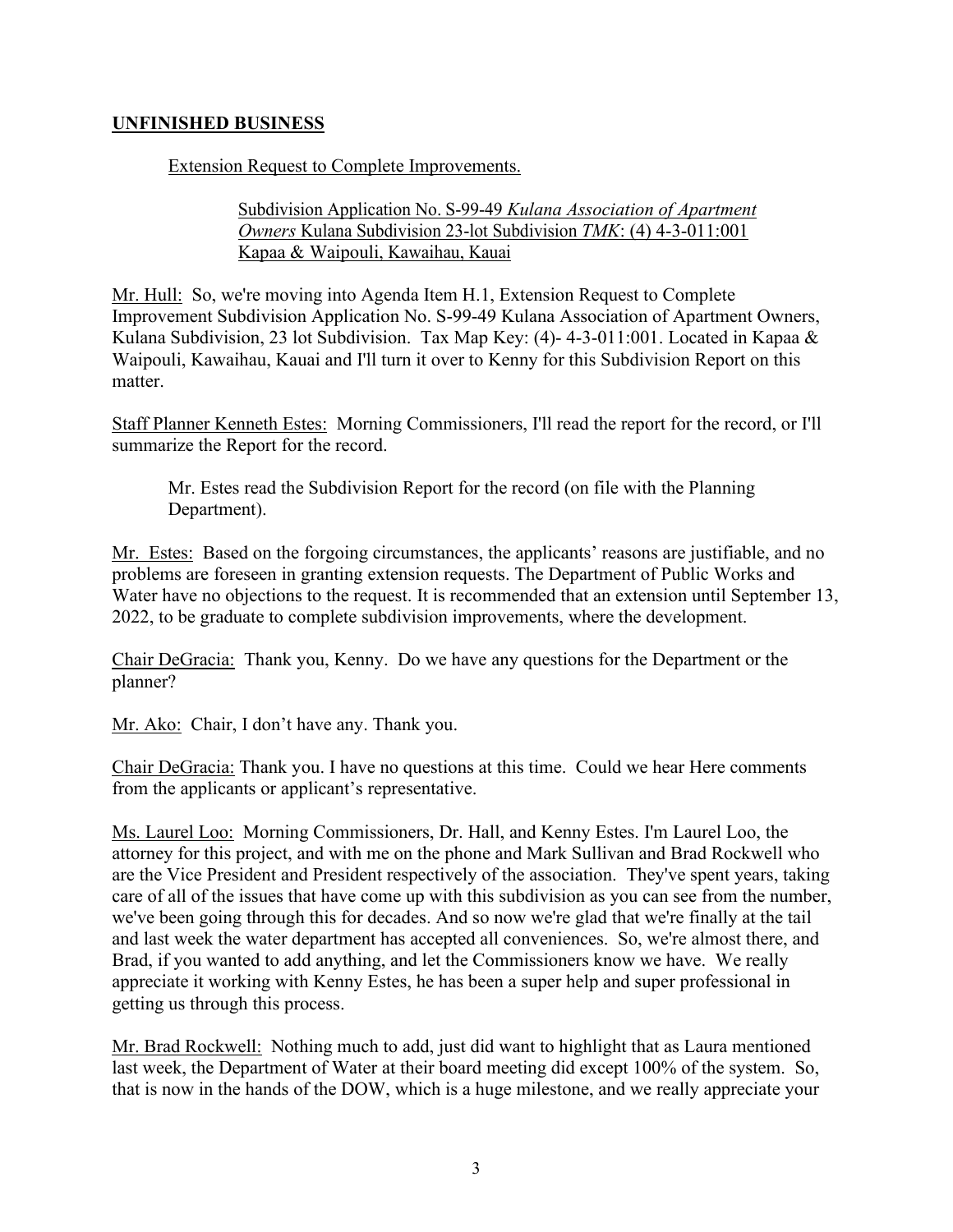consideration of this extension requests. We don't think we're going to need the whole year because we're so close, but obviously you know, deadline has passed so we just need a little bit more time to, to wrap up what is mostly sort of an administrative and paperwork drill at this point, because most of the physical work has been completed. So, we're fully funded to finish with this remaining portion were even funded to do some of the non-county required infrastructure like the KIUC cable polls we've already cut checks to KIUC and that those work orders have been cut. And we're currently working with Spectrum on the communication portion. I did just want; I did notice that there was a letter submitted by Mr. Bosshard and I just wanted to quickly comment that we don't necessarily agree with Mr. Bosshard's interpretation of the CCNR's. The CCNR's. As I read them, clearly intend that this is an agricultural subdivision, there's nothing in them whatsoever that indicates this is to be a gated community for any sort of gentlemen estate. There's active farming occurring within Kulana right now. That said, we've had one attorney an attorney with Laurel's firm in Honolulu, that specializes in this area, take a look, we're also getting a second attorney opinion, with respect to compliance with the State Right to Farm Law. And we've, got a committee of owners working on some suggested changes just because they are kind of dated, almost 20 years since those were written, but our intent is to fully comply with State Right to Farm Laws, and so, I just wanted to mention that for the record. Thank you, pending any questions. That's all I have.

Chair DeGracia: Thank you. Commissioners, any questions, or comments?

Mr. Ako: None for me, Chair.

Mr. Chiba: No, thank you.

Chair DeGracia: I just have one comment, Brad. Thank you for clearing up that one letter and that concern. I'm much appreciated. And if we don't have any further comments or questions, I would entertain a motion.

Mr. Chiba: Okay. I moved to grant and Extension until September 13, 2022, for subdivision application No. S-99-49 Kulana Association of Apartment owners Kulana Subdivision.

Mr. Ako: I will second that.

Chair DeGracia: Thank you. Motion on the floor is to approve Extension Request Subdivision Application No. S-99-49, until September 13, 2022. If we could have a roll call vote, please.

Mr. Hull: Roll call, Chair. Commissioner Ako?

Mr. Ako: Aye.

Mr. Hull: Commissioner Chiba?

Mr. Chiba: Aye.

Mr. Hull: Chair DeGracia?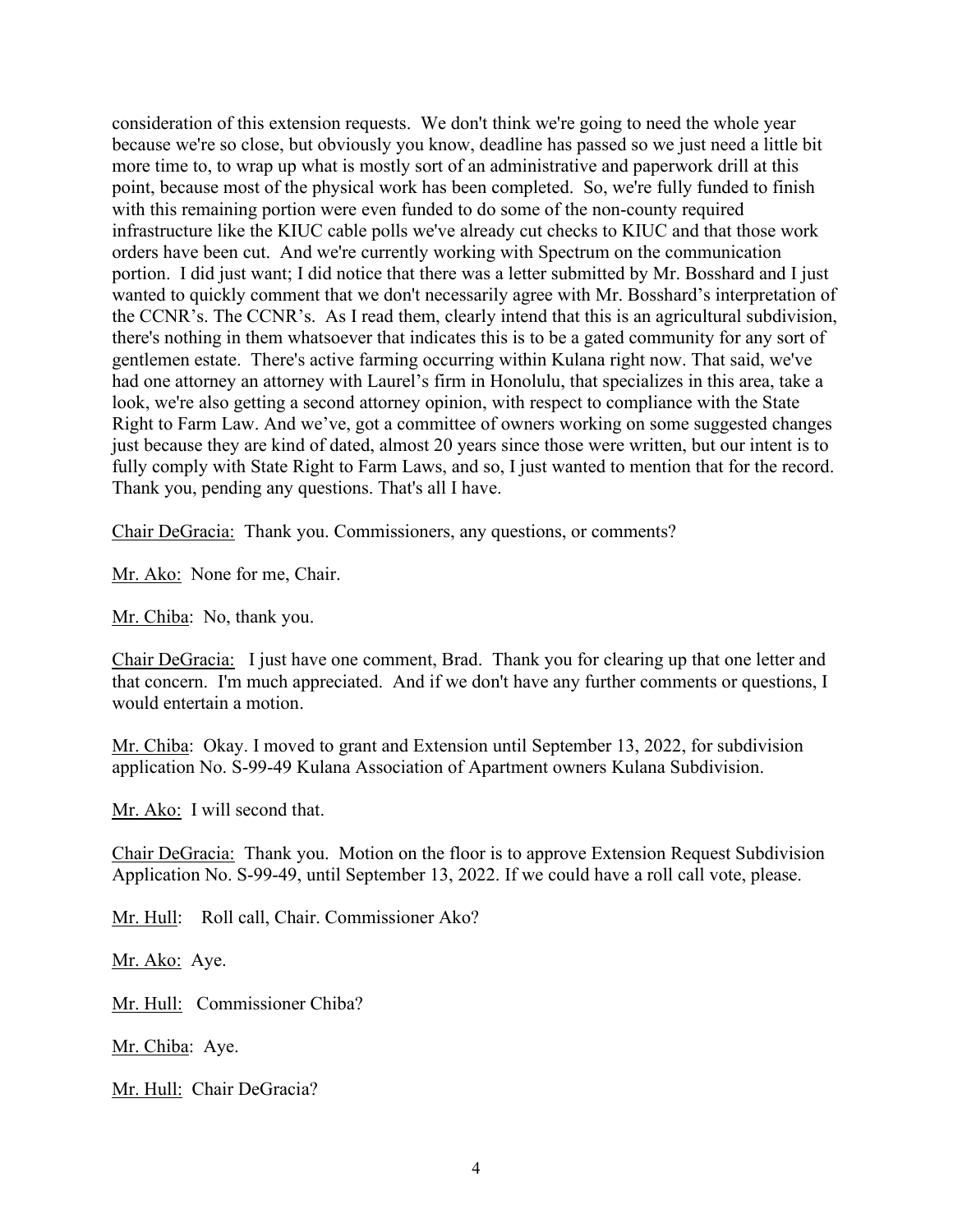Chair DeGracia: Aye.

Mr. Hull: Motion passes 3:0, Mr. Chair.

#### **NEW BUSINESS (For Action)**

Tentative Subdivision Map Approval.

## Subdivision Application No. S-2022-1 (Inouye Family Trust, et.al.) Proposed 2-lot Boundary Adjustment *TMK*: (4) 2-3-018:015 & 036 Kalaheo, Koloa, Kauai

Mr. Hull: Next, we have Agenda Item I., New Business I.1, Tentative Subdivision Map Approval Subdivision Application No. S-2022-1, Inouye Family Trust, et.al. Proposed 2-lot Boundary Adjustment TMK: 2-3-018:015 as well as parcel 036, located in Kalaheo, Kauai. Subdivision Report pertaining to this matter will be turned over to Kenny.

Staff Planner Kenneth Estes: Morning Commissioners, I'll to summarize the report. The proposed development redefining the boundaries between two existing lots within the county residential R-4 zoning district, agricultural district, and open this year.

Mr. Estes read the Subdivision Report for the record (on file with the Planning Department).

Mr. Estes: The Department is recommending Tentative Subdivision Approval.

Chair DeGracia: Thank you, Kenney. Commissioners, do you have any questions for Kenny or the Department?

Mr. Ako: None for me.

Chair DeGracia: Is there anyone here for the applicants or is the applicant here to make any comments or applicant representative.

Ms. Maren Arismendez-Herrerra: Good morning, Commission. My name is Maren Arismendez-Herrerra from Esaki Surveying, on behalf of the applicants. We would like to respectfully request for your approval. This is a boundary adjustment between the two lots, there's an existing fence. But the owners have always agreed on that was a shared boundary. So, the boundary adjustment will adjust the property line to reflect that. Thank you.

Chair DeGracia: Thank you. Commissioners, do we have any questions for the applicant's representative?

Mr. Ako: No.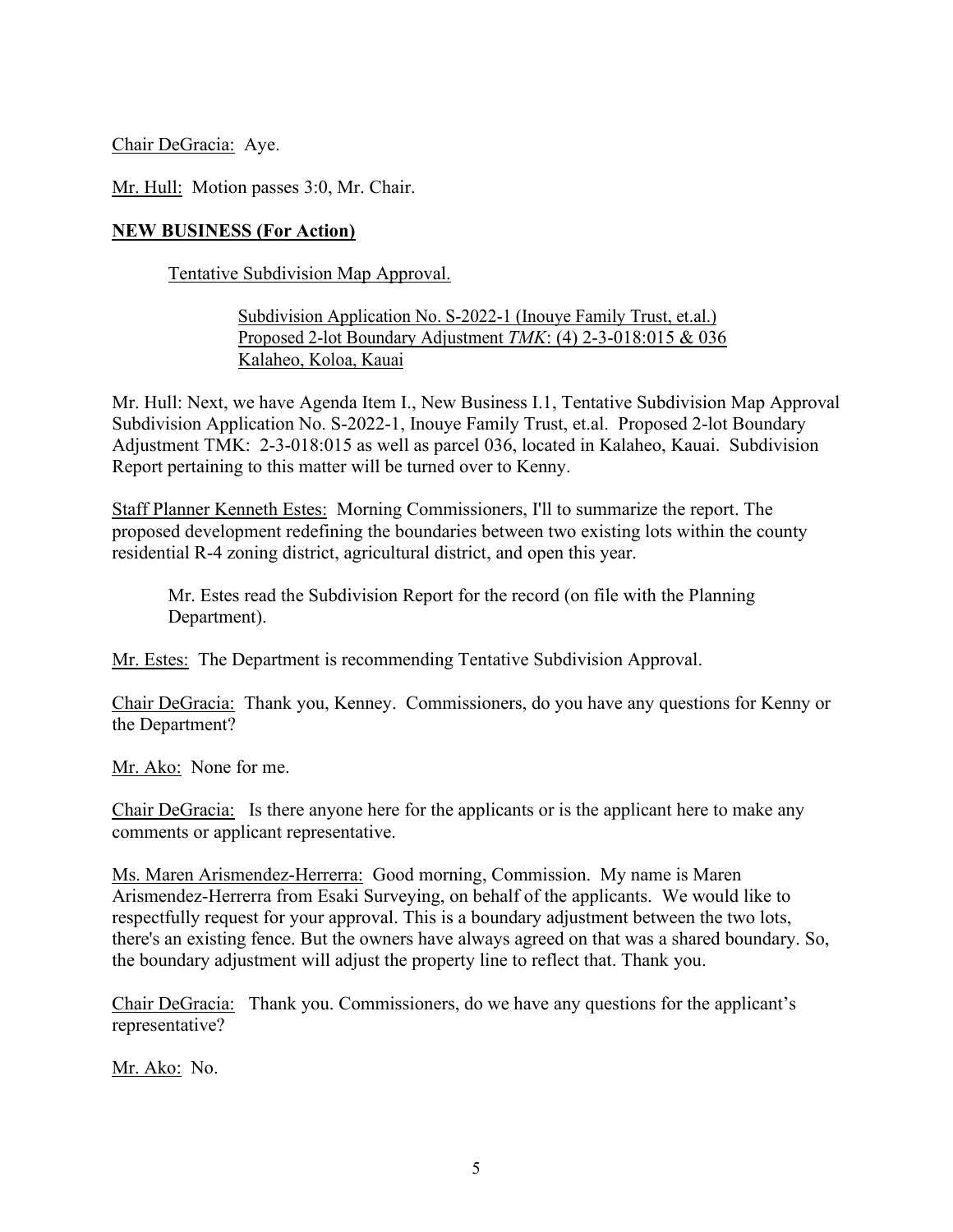Mr. Chiba: No.

Chair DeGracia: Hearing none. Okay, at this time I'll entertain a motion.

Mr. Chiba: I move to grant Tentative Subdivision Map Approval for Subdivision Application No. S-2022-1.

Mr. Ako: I second.

Chair DeGracia: Thank you, Commissioners. Motion on the floor is to approve Tentative Subdivision Map Approval for Application No. S-2022-1. Before we gave the vote are there any discussions? Hearing none. If we could have a roll call vote, please.

Mr. Hull: Roll call, Chair. Commissioner Ako?

Mr. Ako: Aye.

Mr. Hull: Commissioner Chiba?

Mr. Chiba: Aye.

Mr. Hull: Chair DeGracia?

Chair DeGracia: Aye.

Mr. Hull: Motion passes 3:0. Mr. Chair.

#### **ADJOURNMENT**

Mr. Hull: With that, we have no further items on the agenda, Chair. We are ready for adjournment at your discretion.

Chair DeGracia: Commissioners, could we have a motion to adjourn?

Mr. Chiba: I move to adjourn the meeting.

Mr. Ako: I Second.

Chair DeGracia: The motion is to adjourn the meeting. All in Favor signify by saying? Aye (Unanimous voice vote). Any opposed? Hearing none. Motion carried 3:0.

Subdivision Committee Chair DeGracia adjourned the meeting at 8:47 a.m.